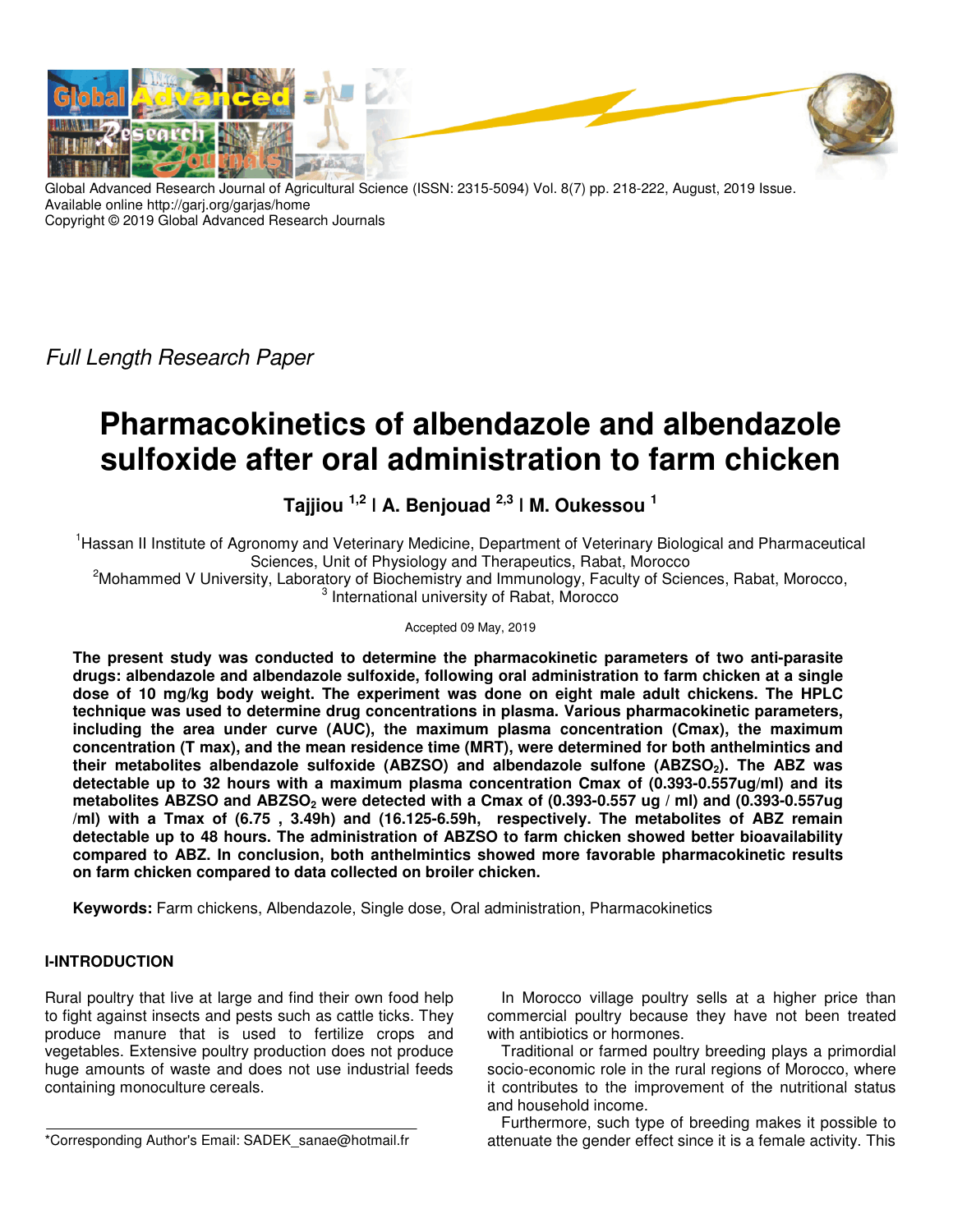sector could thus be a lever for sustainable rural development. In fact, several egg hatching units have been established in various parts of the country to supply the chicken market. However, the development of the farm chicken sector faces numerous technical and health constraint (Arfaoui 2000; Kichou et al., 2002).

In terms of health, the absence of pharmacological data specific to farm chicken prevents the use of medicines with a maximum of efficiency and safety in this poultry. In fact, the drugs are currently used according to the established procedures for industrial chicken. This approach may entail risks to both the animal (therapeutic failure / toxicity) and the consumer (residues).

# **II- MEDIUM, MATERIAL AND METHOD**

### **II-1-Medium of study**

The rural commune of ichou is part of the circle of O ulmas , province of khemisset . It is located on the plateau of oulmes has an altitude of 830m and occupies an  $\alpha$ rea of 98,23km $^2$ .

Geographically , the rural commune of ichou is limited :

-To the north, by the rural commune of ikkou;

-To the south, by the rural commune d o ulmes;

-In the east, by the rural district of Boukachmir;

-To the west, by the rural community of tiddas.

# **II-2- MATERIAL AND METHOD**

Eight healthy male local chickens body weight an average of 1.5 kg at the beginning of the tests. Water soluble powder of albendazole (2,5%) and albendazole sulfoxide (1,9%) was obtained from intervet-Morocco and diluted 1/5 of sterile water to prepare oral solution at the final concentration of 200mg/ml. the solution for two drugs were administered by oral gavage with an appropriate length plastic catheter at a dose of 10mg/kg BW, a 10-day rest period separates the two experiments. Blood samples were collected at time 0 (before administration), and 1h, 3h, 6h, 9h, 12h, 24h, 32 h and 48 h. the blood samples (about 1ml) were collected from the wing vein and collected into the heparin zed tubes using the syringe coated by heparin. Then plasma was collected by centrifugation at 3000 rpm for 10 min and stored at -18°C until further analysis. In this study, another 6 farm chickens served as control group, and they were not treated with ABZ and ABZSO. Plasma samples were collected from them simultaneously with the treatment group and then used for drug quantization and method validation.

#### **III-RESULTS AND DISCUSSIONS**

Concentration of albendazole and its metabolites albendazole sulfoxide and albendazole sulfone were determined by high-performance liquid chromatography (HPLC) technique inspired by that described in the literature (Bogan and Marriner 1980) for ABZ and (El gadari 2001), for ABZSO. Calibration standard were made spiking blank plasma with albendazole and its metabolites, to concentration of 0.01, 0.05, 0.1 and 0.5µg / ml and 0.01, 0.05, 0.5, 1.2 and 5  $\mu$ g / ml of mobile phase for ABZSO and it metabolite ABZSO<sub>2</sub>. The extraction of ABZ and ABZSO consists of: 100 µl of plasma is deproteinized with 300 µl of ethyl acetate, the solution was shaken in vortex for 20 s and centrifuged at 5400 rpm for 10 min,The organic phase is collected in conical tubes and evaporated to dryness at 60 °C under a stream of air. The dry extract is taken up in 200 µl of methanol. Elution and separation of the analytes was performed using a mobile phase composed of acetonitrile: ammonium carbonate (0.025M) (30:70; v: v). 20 µl of each extract is injected into the chromatograph equipped with of a Nucleosil RP C18 column,  $150 \times 4.6$  mm, 7 µm. The mobile phase was filtered (0.45 µm of porosity), degassed under vacuum and used at a flow rate of 0.7 ml/ min. The detection was performed at a wave length of 282 nm for ABZ and 296 nm for ABZSO.

The HPLC technique used was validated to assess linearity and reliability and to determine the rate of extraction. The HPLC assay method presented was found to be linear and reproductible across the range from 0.1 to 10µg/ml. The technique makes it possible to obtain extraction rates of 70%, 85.7%, and 74.4% for the ABZ, the ABZSO and the ABZSO<sub>2</sub>, respectively and all interday and intraday coefficients of variation were below respectively 4,5%, 3,5%.

Plasma ABZ and its metabolites (ABZ-SO and ABZSO $_2$ ) versus time data for each local chicken was subjected to pharmacokinetics analysis using the adapted pharmacokinetic software of multi (Yamaoka et al., 1981). Data were analyzed to determine the compartmental parameters of ABZ and its metabolites. The peak concentration (Cmax) and time to reach it (Tmax) were directly read from the experimental data. The area under the concentration versus time curve (AUC) and mean residence time (MRT) were calculated using the arithmetic trapezoidal method (Gibaldi and Perrier 1982).

The mean concentration of albendazole and its metabolites (ABZSO and ABZSO<sub>2</sub>) after single dose were presented in Figure 1 and the pharmacokinetics parameters after single oral doses of Albendazole are summarized in the Table 1. The mean concentration of albendazole sulfoxide and Albendazole sulfone after single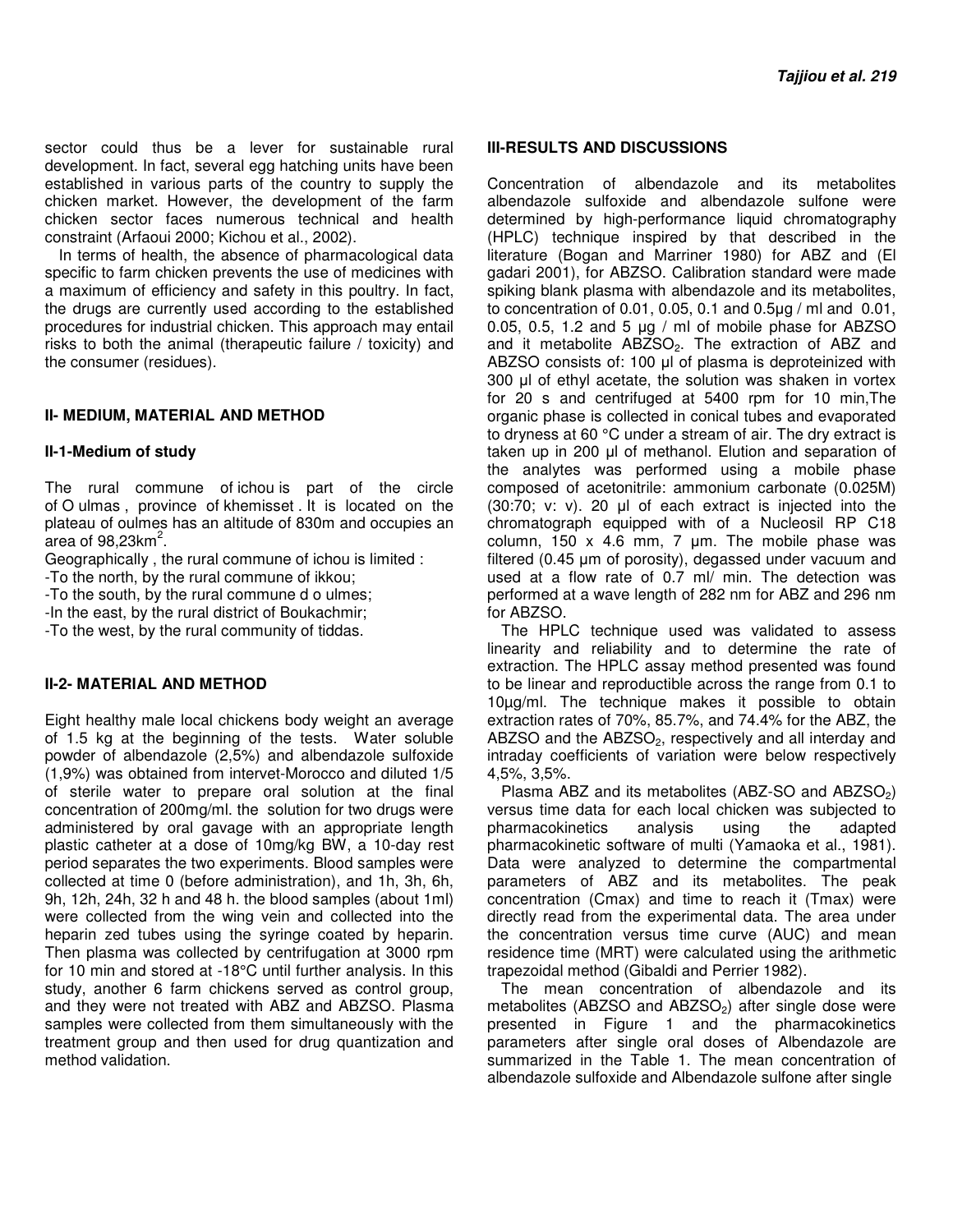| <b>Parameter</b>            | unit         | <b>ABZ</b>        | <b>ABZSO</b>       | ABZSO <sub>2</sub> |
|-----------------------------|--------------|-------------------|--------------------|--------------------|
|                             |              |                   |                    |                    |
| $\mathsf{C}_{\mathsf{max}}$ | $\mu$ g/ml   | $0.393 \pm 0.557$ | $1.743 \pm 0.682$  | $0.607 \pm 0.097$  |
| $T_{\text{max}}$            | h.           | $3.375 \pm 2.825$ | $6.75 \pm 3.494$   | 16.125±6.599       |
| AUC $_{10-t\infty}$         | $\mu q.h/ml$ | $3.193 \pm 4.129$ | 28.794 ± 8.307     | 13.674±3.239       |
| $MRT_{t0-t\infty}$          | h            | $7.849 \pm 3.683$ | $12.943 \pm 3.440$ | 19.308±4.245       |
|                             |              |                   |                    |                    |

 **Table 1** Mean ±SD of values pharmacokinetics parameters for albendazole after oral administration of 10mg/kg BW to eight

Notes. Cmax : The peak concentration; Tmax :time to reach peak concentration; AUC t0-t∞: area under the concentration- time curve from 0 to infinity; MRT: mean residue time



**Figure 1** concentration (μg/ml) in plasma following single dose of Albendazole by oral gavage in farm chickens

Figure 1 concentration (µg/ml) in plasma following single dose of Albendazole by oral gavage in farm chickens<br>Table 2: Mean ±SD of values pharmacokinetics parameters for Albendazole sulfoxide (ABZSO) after oral administrat chickens

|                     |              | narmacokinetics parameters for Albendazole sulfoxide (ABZSO) after oral administration of 10mg/kg BW     |                  |
|---------------------|--------------|----------------------------------------------------------------------------------------------------------|------------------|
| <b>Parameter</b>    | unit         | <b>ABZSO</b>                                                                                             | ABZSO2           |
| $C_{\text{max}}$    | $\mu$ g/ml   | $2.47 \pm 0.80$                                                                                          | $0.72 \pm 0.19$  |
| $T_{max}$           | h            | $4.87 \pm 2.75$                                                                                          | $17.12 \pm 8.34$ |
| AUC $_{t0-t\infty}$ | $\mu$ g.h/ml | $36.26 \pm 12.59$                                                                                        | $19.50 \pm 5.81$ |
| $MRT_{t0-t\infty}$  | h            | $18.16 \pm 16.17$                                                                                        | $19.08 \pm 2.45$ |
|                     |              | ration: Tmax :time to reach peak concentration: AUC t0-t∞: area under the concentration- time curve fron |                  |

Notes. Cmax :The peak concentration; Tmax :time to reach peak concentration; AUC t0-t<sup>®</sup>: area under the concentration- time curve from 0 to infinity; MRT: mean residue time

dose were presented in Figure 2 and the pharmacokinetics parameters after single oral doses of albendazole sulfoxide are summarized in the Table 2. The ABZ was detected in plasma from the first sample 1h after administration and remains detectable up to 32 h. . The ABZ was detected in<br>Th after administration and<br>the hour after administration.<br>In succession: albendazole

The  $C_{\text{max}}$  was observed three hour after administration. The ABZ metabolites appear in succession: sulfoxide (ABZSO) increases to a peak of 1.633 $\mu$ g / ml during the first 6 hours, then gradually decreases to

ted in Figure 2 and the pharmacokinetics 0.112 $\mu$ g / ml at 48h after administration of ABZ however<br>single oral doses of albendazole sulfoxide the ABZSO was detected from the first time after<br>n the Table 2. The ABZ was de the ABZSO was detected from the first time after administration of the single oral dose of ABZSO, indicating a rapid absorption of these antiparasitics via oral route. The  $C_{\text{max}}$  ABZSO was observed 3h after administration, early than the first study with ABZ. For albendazole sulphone ( $ABZSO<sub>2</sub>$ ), the detection in the blood is not as fast as that of ABZSO as it is observed only 12 h after administration and remains detectable up to 48 h after 0.112µg / ml at 48h after administration of ABZ however<br>the ABZSO was detected from the first time after<br>administration of the single oral dose of ABZSO, indicating<br>a rapid absorption of these antiparasitics via oral rout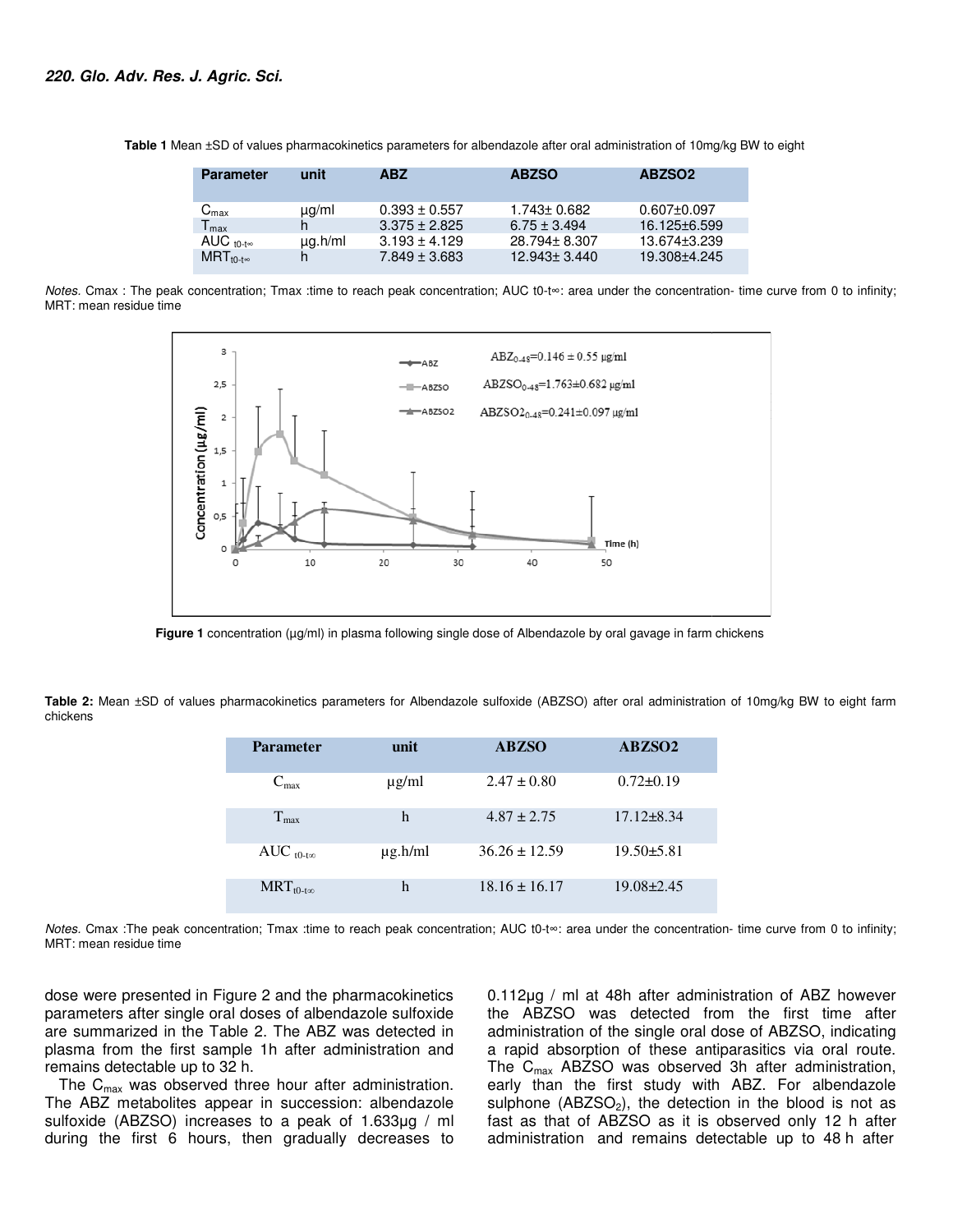

**Figure 2** Concentration (μg/ml) in plasma following single dose of Albendazole sulfoxide (ABZSO) by oral gavage in farm chickens

administration. Meanwhile, its metabolite was detected in administration. Meanwhile, its metabolite was detected in<br>the blood at the first hour to reach a peak of 0.81 µg/ml 9h after administration of single oral dose of ABZSO.

Albendazole is one of the most widely used anthelmintics in poultry farming in Morocco. It is too active against most gastrointestinal and respiratory nematodes of cestodes and trematodes in poultry (Mc kellar and Scott 1990). The metabolism of ABZ generates several metabolites including two major ones: albendazole sulfoxide, which is active, and albendazole sulfone which is inactive. In including two major ones: albendazole sulfoxide, which is<br>active, and albendazole sulfone which is inactive. In<br>ruminants, ABZ undergoes an intensive first-pass effect at the digestive level and thus, is not detected in the<br>peripheral blood of these species. In poultry, this first-pass peripheral blood of these species. In poultry, this first effect is not complete and ABZ is detected in peripheral blood (Csiko et al., 1996). In previous works, after oral administration to hens (Bistoletti et al., 2011) (Csiko et al., 1996), and laying hens (Bistoletti et al., 2012), also ABZ plasma concentrations were measured in plasma. single oral dose of ABZSO.<br>of the most widely used anthelmintics<br>Morocco. It is too active against most<br>spiratory nematodes of cestodes and<br>y (Mc kellar and Scott 1990). The ABZ is detected in peripheral<br>In previous works, after oral<br>bletti et al., 2011) and chicken

In the present study, ABZ was detected in the blood, but at low levels, for 32 hours after administration. This result also ABZ plasma concentrations were measured in plasma.<br>In the present study, ABZ was detected in the blood, but<br>at low levels, for 32 hours after administration. This result<br>is different from that reported by (Csiko et al detected ABZ only for 9 hours after administration of the same dose (10 mg / kg).)after ABZ oral administration low parent drug concentration were quantified from 30min to 3h to laying hens (Bistoletti et al., 2012) in contrast, ABZ was not measured in several mammalien species after oral administration (Marriner and Bogan 1980; Hennessy et al., 1989; Benchaouiet al., 1993; Alvarez et al., 1996 Sanchez et al., 1997; Sanchez et al., 2000), this difference has been associated with a fast absorption process or as low metabolism in hens compared with ruminants (Csiko et al., 1996). Z only for 9 hours after administration of the<br>10 mg / kg).)after ABZ oral administration low<br>oncentration were quantified from 30min to 3h<br>s (Bistoletti et al., 2012) in contrast, ABZ was<br>d in several mammalien species af

The gastrointestinal absorption of ABZ is limited by its poor water solubility, which is markedly improved by low pH values this low solubility reduces the dissolution of suspended particles of the drug [9], as we had previously reported [10], the low physiological pH of the poultry muscular stomach, considered a powerful triturating machine may contribute to a better ABZ dissolution in poultry compared to other animal speci The gastrointestinal absorption of ABZ is limited by<br>oor water solubility, which is markedly improved by le<br>H values this low solubility reduces the dissolution<br>uspended particles of the drug [9], as we had previou:<br>eporte

The maximum concentration Cmax of the ABZ obtained The maximum concentration Cmax of the ABZ obtained in our study  $(0.393 \pm 0.557)$  is comparable to that reported in broiler chickens (0.31  $\pm$ 0.08µg / ml), whereas its Tmax, which measures the speed of absorption, is longer in farm chicken (3.37±2.82) than in broiler chicken (1.62 ±0.76h) (Csiko et al., 1996). which measures the speed of absorption, is longer in farm<br>chicken (3.37±2.82) than in broiler chicken (1.62 ±0.76h)<br>(Csiko et al., 1996).<br>**CONCLUSION**<br>The anthelmintic activity of ABZ is largely attributed to its<br>active me

# **CONCLUSION**

The anthelmintic activity of ABZ is largely attributed to its active metabolite ABZ-SO. Except for the Tmax longer in farm chicken (6.75 ±3.49h) than broiler chicken (3.74 ±0.71h), the overall pharmacokinetic parameters of ABZ-SO obtained in farm chicken are comparable to those reported in broiler chicken after ABZ administration. The same trend is observed for the sulfone metabolite. At the oral administration of ABZ-SO at a dose of 10mg / kg, the AUC of ABZ-SO was higher (36.26  $\pm$ 12. 589 $\mu$ g.h / ml) than at the administration of ABZ (28.79  $\pm$  8. 31 µg.h / ml), which reveals a better bioavailability of ABZ-SO. er in farm chicken (6.75  $\pm$ 3.49h) than broiler chicken  $\pm$ 0.71h), the overall pharmacokinetic parameters of SO obtained in farm chicken are comparable to those ted in broiler chicken after ABZ administration. The tend